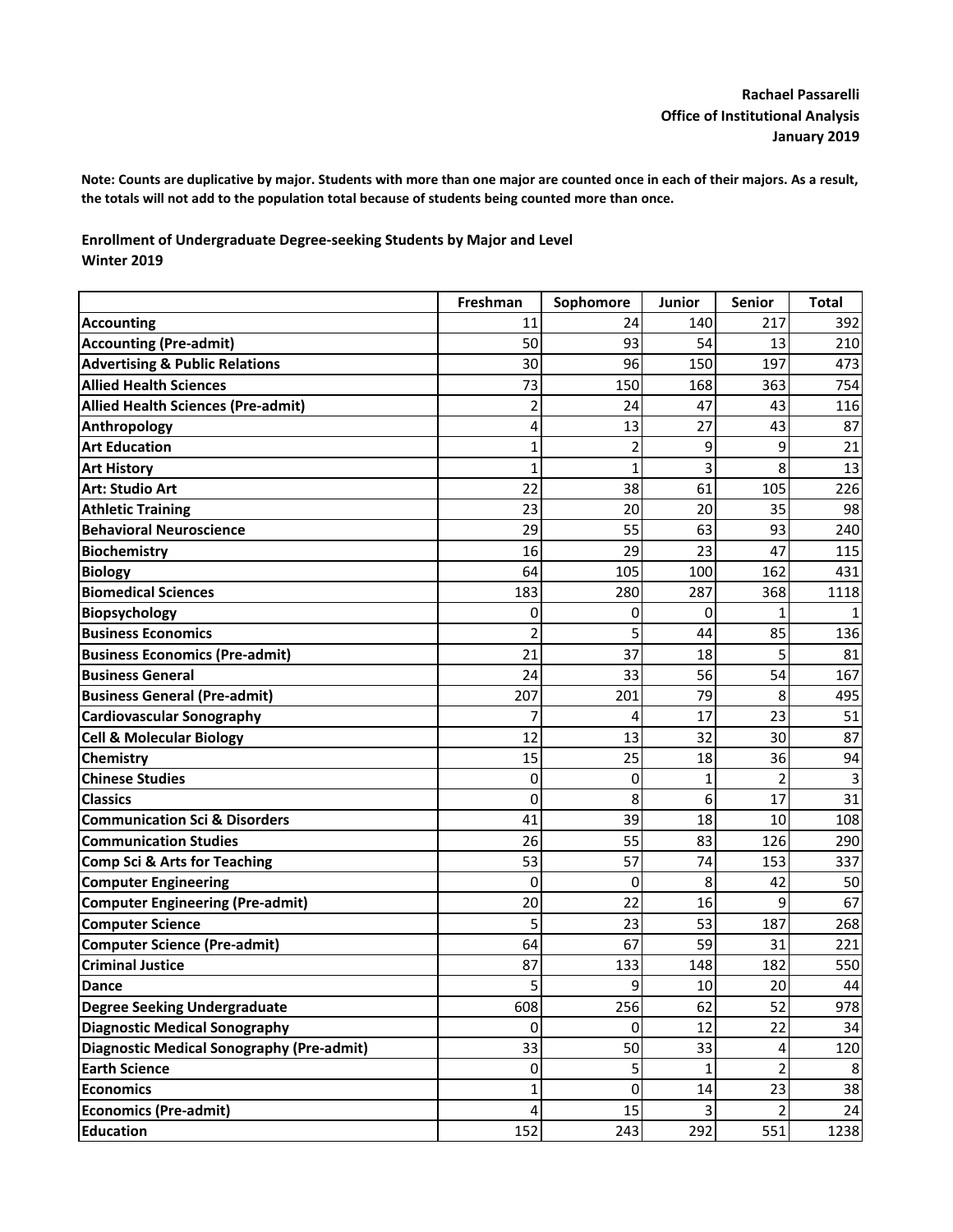| <b>Electrical Engineering</b>                    | 0   | 4                       | 11             | 87  | 102  |
|--------------------------------------------------|-----|-------------------------|----------------|-----|------|
| <b>Electrical Engineering (Pre-admit)</b>        | 24  | 29                      | 28             | 14  | 95   |
| <b>Engineering</b>                               | 0   | 0                       | 0              | 3   |      |
| <b>English</b>                                   | 39  | 86                      | 132            | 242 | 499  |
| Entrepreneurship                                 | 1   | 6                       | 15             | 24  | 46   |
| <b>Entrepreneurship (Pre-admit)</b>              | 15  | 24                      | 10             | 0   | 49   |
| <b>Exercise Science</b>                          | 166 | 228                     | 253            | 400 | 1047 |
| <b>Film and Video</b>                            | 55  | 63                      | 77             | 92  | 287  |
| Finance                                          | 13  | 29                      | 200            | 357 | 599  |
| <b>Finance (Pre-admit)</b>                       | 66  | 128                     | 62             | 22  | 278  |
| <b>French</b>                                    | 4   | 4                       | 4              | 14  | 26   |
| <b>General Management</b>                        | 3   | 7                       | 71             | 127 | 208  |
| <b>General Management (Pre-admit)</b>            | 15  | 36                      | 25             | 4   | 80   |
| Geography                                        | 0   | 6                       | 28             | 24  | 58   |
| Geology                                          | 10  | 16                      | 17             | 41  | 84   |
| Geology-Chemistry                                | 0   | 2                       | 1              | 3   |      |
| German                                           | 3   | $\overline{2}$          | 2              | 12  | 19   |
| <b>Global Studies &amp; Social Impact</b>        | 3   | 13                      | 7              | 6   | 29   |
| <b>Group Social Studies</b>                      | 27  | 38                      | 48             | 113 | 226  |
| <b>Health Communication</b>                      | 3   | 30                      | 26             | 41  | 100  |
| <b>Health Information Management</b>             | 0   | 0                       | 19             | 51  | 70   |
| <b>Health Information Management (Pre-admit)</b> | 1   | 14                      | 16             | 16  | 47   |
| <b>Health Professions</b>                        | 0   | 0                       | 0              | 3   |      |
| <b>History</b>                                   | 14  | 31                      | 45             | 64  | 154  |
| <b>Hospitality Tourism Management</b>            | 34  | 57                      | 117            | 149 | 357  |
| <b>Human Resources Management</b>                | 1   | 3                       | 57             | 94  | 155  |
| Human Resources Management (Pre-admit)           | 15  | 37                      | 24             | 9   | 85   |
| <b>Information Systems</b>                       | 0   | 5                       | 18             | 85  | 108  |
| <b>Information Systems (Pre-admit)</b>           | 12  | 25                      | 21             | 10  | 68   |
| <b>Information Technology</b>                    | 11  | 7                       | 7              | 9   | 34   |
| <b>Integrated Science</b>                        | 0   | 23                      | 16             | 46  | 85   |
| <b>Integrated Science Elementary</b>             | 9   | $\overline{\mathsf{3}}$ | 4              | 0   | 16   |
| Interdisciplinary Engineering                    | 0   | $\overline{0}$          | 1              | 6   |      |
| <b>Interdisciplinary Engineering (Pre-admit)</b> | 19  | 19                      | $\overline{2}$ | 3   | 43   |
| <b>International Business</b>                    | 2   | 7                       | 21             | 57  | 87   |
| International Business (Pre-admit)               | 20  | 21                      |                |     | 51   |
| <b>International Relations</b>                   | 16  | 25                      | 40             | 36  | 117  |
| <b>Legal Studies</b>                             | 10  | 25                      | 40             | 34  | 109  |
| <b>Liberal Studies</b>                           | 1   | 17                      | 45             | 131 | 194  |
| <b>Management</b>                                | 0   | 3                       | 29             | 82  | 114  |
| <b>Management (Pre-admit)</b>                    | 10  | 18                      | 15             |     | 46   |
| <b>Marketing</b>                                 | 10  | 21                      | 221            | 397 | 649  |
| <b>Marketing (Pre-admit)</b>                     | 86  | 176                     | 74             | 17  | 353  |
| <b>Mathematics</b>                               | 28  | 64                      | 63             | 144 | 299  |
| <b>Mechanical Engineering</b>                    | 0   |                         | 47             | 141 | 195  |
| <b>Mechanical Engineering (Pre-admit)</b>        | 98  | 141                     | 60             | 25  | 324  |
| <b>Medical Laboratory Science</b>                | 0   | 0                       |                | 35  | 40   |
| <b>Medical Laboratory Science (Pre-admit)</b>    | 13  | 19                      | 23             | 8   | 63   |
| <b>Multimedia Journalism</b>                     | 15  | 34                      | 35             | 49  | 133  |
| <b>Music</b>                                     | 31  | 33                      | 32             | 85  | 181  |
| Natural Resources Mgmt                           | 19  | 37                      | 56             | 82  | 194  |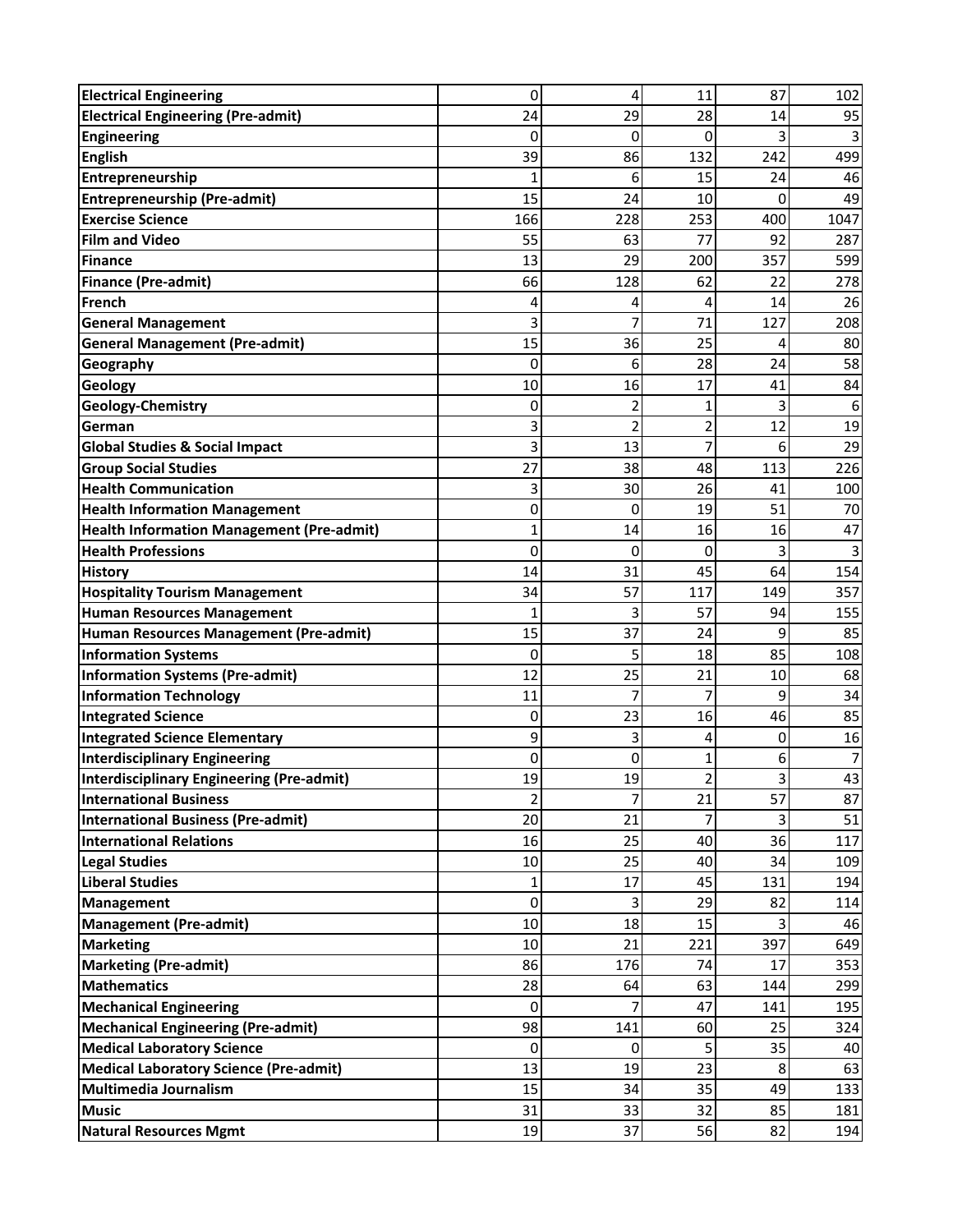| <b>Non Degree Undergraduate</b>                       | 109            | 3              | 0              | 0   | 112            |
|-------------------------------------------------------|----------------|----------------|----------------|-----|----------------|
| <b>Nursing</b>                                        |                | 30             | 102            | 341 | 480            |
| <b>Nursing (Pre-admit)</b>                            | 273            | 292            | 153            | 76  | 794            |
| <b>Occupational Safety/Health Mgt</b>                 | 0              | 0              | 6              | 31  | 37             |
| <b>Occupational Safety/Health Mgt (Pre-admit)</b>     | $\overline{c}$ | 11             | 9              | 8   | 30             |
| <b>Operations Management</b>                          | 0              | 1              | 12             | 10  | 23             |
| <b>Operations Management (Pre-admit)</b>              | $\overline{c}$ | 5              | 2              |     | 10             |
| Philosophy                                            | 4              | 7              | 20             | 19  | 50             |
| Photography                                           | $\overline{c}$ | 10             | 10             | 16  | 38             |
| <b>Physical Education</b>                             | 5              | 20             | 20             | 40  | 85             |
| <b>Physics</b>                                        | 4              |                |                | 12  | 30             |
| <b>Political Science</b>                              | 31             | 46             | 74             | 79  | 230            |
| <b>Pre-Med Img/Radiation Sci</b>                      | 0              | 0              | 0              |     |                |
| <b>Pre-professional Preparation</b>                   | 254            | 261            | 225            | 192 | 932            |
| <b>Product Dsgn &amp; Mfg Engineering</b>             | 0              | 3              | 11             | 70  | 84             |
| <b>Product Dsgn &amp; Mfg Engineering (Pre-admit)</b> | 17             | 20             | 19             | 4   | 60             |
| <b>Psychology</b>                                     | 133            | 209            | 243            | 318 | 903            |
| <b>Public Administration</b>                          | 0              | 0              |                | 0   |                |
| <b>Public and Nonprofit Admin</b>                     | 16             | 19             | 63             | 82  | 180            |
| <b>Radiation Therapy</b>                              | 0              | 0              | 5              | 31  | 36             |
| <b>Radiation Therapy (Pre-admit)</b>                  | 22             | 21             | 23             | 6   | 72             |
| Radiologic & Imaging Sciences (Pre-admit)             | 0              | 1              | 0              | 0   | 1              |
| <b>Religious Studies</b>                              |                | $\overline{2}$ | 4              | 5   | 12             |
| <b>Social Work</b>                                    | 39             | 65             | 117            | 175 | 396            |
| Sociology                                             | 3              | 17             | 23             | 32  | 75             |
| <b>Spanish</b>                                        | 8              | 19             | 28             | 42  | 97             |
| <b>Special Education</b>                              | 37             | 37             | 63             | 129 | 266            |
| <b>Sport Management</b>                               | 15             | 25             | 28             | 31  | 99             |
| <b>Statistics</b>                                     | 13             | 32             | 39             | 64  | 148            |
| <b>Supply Chain Management</b>                        | $\overline{2}$ | 4              | 67             | 140 | 213            |
| <b>Supply Chain Management (Pre-admit)</b>            | 23             | 50             | 28             | 6   | 107            |
| <b>Theatre</b>                                        | 6              | $\overline{9}$ | 8 <sup>1</sup> | 12  | 35             |
| <b>Therapeutic Recreation</b>                         | 0              | 0              | 18             | 60  | 78             |
| <b>Therapeutic Recreation (Pre-admit)</b>             | 11             | 26             | 19             | 8   | 64             |
| <b>Women and Gender Studies</b>                       | 0              | $\mathbf 0$    | $\mathbf{1}$   | 4   | 5 <sub>l</sub> |
| <b>Women, Gender &amp; Sexuality Stdy</b>             | $\overline{c}$ | 8              | 15             | 16  | 41             |
| <b>Writing</b>                                        | 20             | 42             | 35             | 68  | 165            |

**Enrollment of Graduate Degree-seeking Students by Major and Level Winter 2019**

|                                     | <b>Certificate</b> | <b>Masters</b> | <b>Doctoratel</b> |
|-------------------------------------|--------------------|----------------|-------------------|
| <b>Applied Behavior Analysis</b>    |                    |                |                   |
| <b>Accounting</b>                   |                    | 65             |                   |
| <b>Applied Linguistics</b>          |                    | 18             |                   |
| <b>Medical &amp; Bioinformatics</b> |                    |                |                   |
| <b>Biology</b>                      |                    | 40             |                   |
| <b>Biomedical Sciences</b>          |                    | 16             |                   |